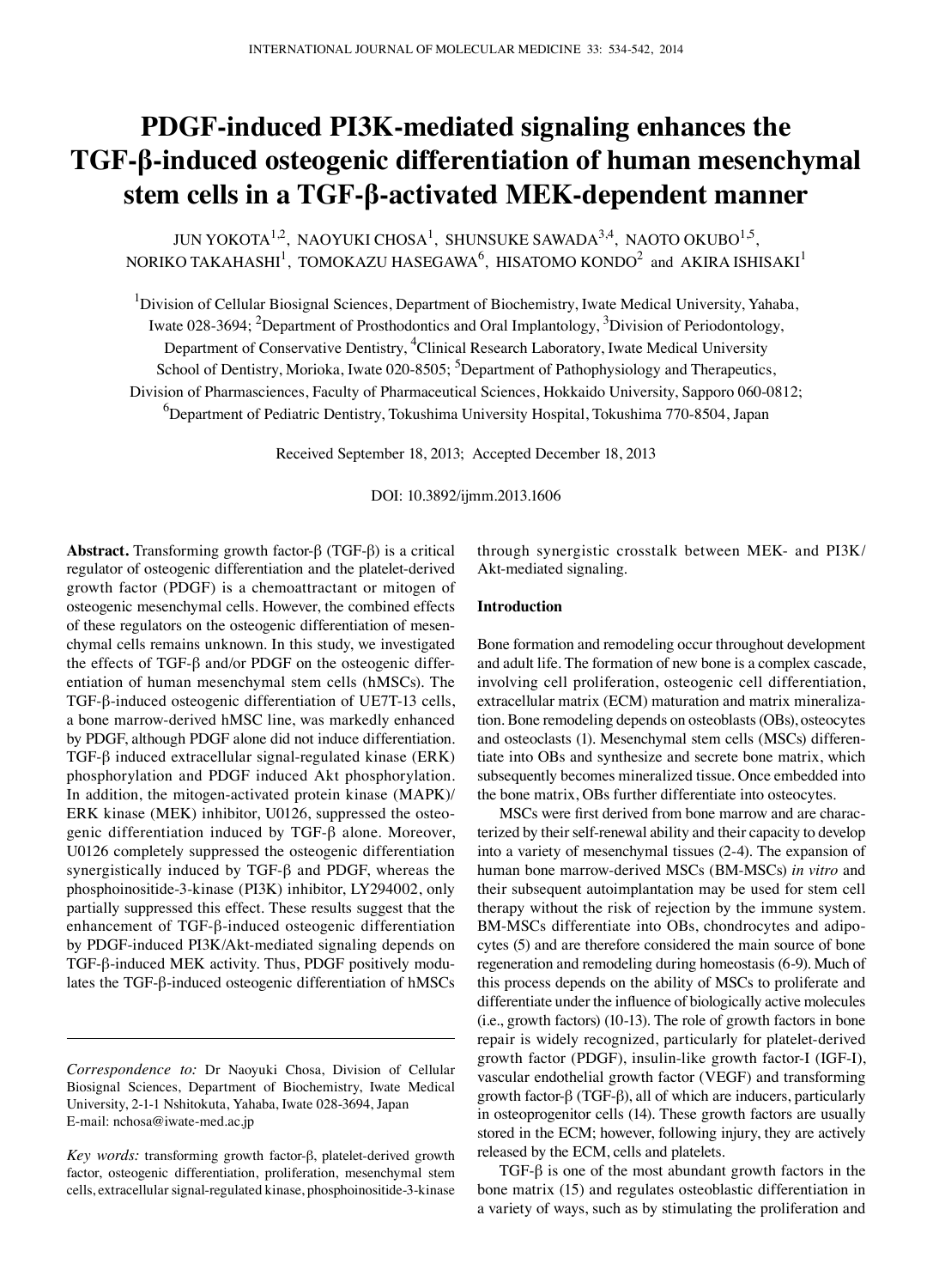development of early OBs, although it inhibits their maturation and mineralization (16). TGF-β is released from the bone surface and recruits MSCs to bone-resorptive sites, where they undergo differentiation into mature OBs, thus coupling bone resorption with bone formation (17). TGF-β activates intracellular effectors, such as mitogen-activated protein kinases (MAPKs) and Sma- and Mad-related proteins (Smads) (18-20). There are at least three distinctly regulated groups of MAPKs: extracellular signal-related kinases (ERKs), Jun N-terminal kinases (JNKs) and p38 MAPKs (p38). The activation of the ERK pathway mediates the differentiation of BM-MSCs and that of the pre-adipocyte cell line, 3T3 L1, into mature adipocytes. It also regulates the proliferation and differentiation of bone cells and BM-MSCs during osteogenic differentiation (21). JNK and p38 are activated in human and mouse OBs to regulate bone resorption (22,23).

PDGF is a polypeptide growth factor secreted from cytokine-laden granules of aggregated platelets early after tissue injury (24,25). PDGF is mainly produced by platelets and has been implicated in the repair of tissue damage, such as fractures (26). PDGF consists of A, B, C and D isoforms, and forms homo or hetero dimers, such as PDGF-AA or PDGF-AB (26). PDGF-BB exhibits the strongest activity of these isoforms (26) and has been approved by the US Food and Drug Administration (FDA) for the treatment of patients with bone defects in oral and maxillofacial regions (27-30). However, the specific molecular mechanisms by which PDGF regulates the activity of multiple cell types to control tissue development are not yet fully understood. Much of the research in this area has focused on the role of PDGF in controlling the vascularization of nascent tissue, forming within the wound site (31). PDGF indirectly regulates bone regeneration by increasing the expression of angiogenic molecules, such as VEGF (32), hepatocyte growth factor (33) and that of the proinflammatory cytokine, interleukin-6 (34); VEGF is a particularly important molecule in bone regeneration (35). In general, PDGF binding leads to autophosphorylation on multiple tyrosine residues, thereby activating several downstream cascades, such as ERK belonging to MAPKs, phosphoinositide-3-kinase (PI3K)/Akt, Janus kinase (JAK) and signal transducer and activator of transcription (STAT) pathways (36,37). Osteogenic progenitor cells respond to PDGF ligand-binding by the activation of Src tyrosine kinases (38-40) and of the Akt protein kinase and Grb2-mediated ERK-signaling (40). Consequently, PDGF increases the pool of osteogenic cells at the injury site, acting as a chemotactic agent and mitogen (41).

Even though the effects of TGF-β or PDGF alone on the osteogenic differentiation of undifferentiated mesenchymal cells have been reported in detail (17,40,42), their combined effects still remain unknown to date. In this study, we investigated the osteogenic differentiation of human MSCs (hMSCs) following stimulation with exogenous TGF-β and PDGF. We also investigated the mechanisms through which intracellular signals induced by TGF-β and/or PDGF control the osteogenic differentiation of hMSCs.

## **Materials and methods**

*Reagents.* Recombinant human TGF-β and PDGF, as well as the MAPK/ERK kinase (MEK) inhibitor, U0126, and the PI3K inhibitor, LY294002, were purchased from Calbiochem (La Jolla, CA, USA).

*Cell culture and osteogenic differentiation.* The human BM-MSC line, UE7T-13, the lifespan of which was prolonged by infection with a retrovirus encoding human papillomavirus E7 and human telomerase reverse transcriptase (hTERT) (43,44), was purchased from the Health Science Research Resources Bank (JCRB no. 1154, Japan Health Sciences Foundation, Tokyo, Japan). The UE7T-13 cells were cultured in Dulbecco's modified Eagle's medium (DMEM; Sigma, St. Louis, MO, USA) supplemented with 10% fetal bovine serum (FBS; PAA Laboratories, Piscataway, NJ, USA) at 37˚C in a humidified incubator with an atmosphere of 5%  $CO<sub>2</sub>$ . To induce osteogenic differentiation, the UE7T-13 cells were cultured in 24-well culture plates (Nunc, Roskilde, Denmark) containing basal osteogenic differentiation medium (BODM) [α-MEM (Sigma) supplemented with 100 nM dexamethasone (Sigma), 50 µg/ml ascorbic acid (Nacalai Tesque, Kyoto, Japan), 10 mM β-glycerophosphate (Sigma) and 10% FBS (PAA Laboratories)] containing TGF-β and/or PDGF. Half of the medium in each dish was changed every 2-3 days.

*Alkaline phosphatase (ALP) staining.* The UE7T-13 cells were cultured in 24-well plastic culture plates or Osteologic™discs (BD Biosciences, Franklin Lakes, NJ, USA) (a proprietary hydroxyapatite substitute for bone mineral) containing BODM supplemented with TGF-β and/or PDGF for 1 week. The surface of the Osteologic cell culture disc is coated with calcium phosphate. The cells were then stained with ALP using the TRAP/ALP staining kit (Wako Pure Chemical Industries, Ltd., Osaka, Japan) according to the manufacturer's instructions.

*Alizarin red staining.* Confluent UE7T-13 cells were cultured in 24-well plastic culture plates containing BODM supplemented with TGF-β and/or PDGF. After 2 weeks, bone matrix mineralization was evaluated by Alizarin red S (Sigma) staining. Alizarin red was extracted by the addition of 10% cetylpyridinium chloride (Sigma) in 8 mM  $Na<sub>2</sub>HPO<sub>4</sub>$  (Wako Pure Chemical) and 1.5 mM  $KH_2PO_4$  (Wako Pure Chemical Industries, Ltd.) while the absorbance was measured on an MPR-A4i microplate reader (Tosoh Co., Tokyo, Japan) at 540 nm.

*RNA isolation and quantitative RT-PCR (qRT-PCR).*  Confluent UE7T-13 cells in 24-well plastic culture plates or Osteologic discs were cultured in BODM containing TGF-β and/or PDGF. After 1 week of culture, total RNA was isolated using Isogen reagent (Nippon Gene Co., Ltd., Tokyo, Japan) according to the manufacturer's instructions. cDNA was synthesized from total RNA with the PrimeScript RT reagent kit (Takara Bio, Inc., Shiga, Japan). qRT-PCR was performed on a Thermal Cycler Dice Real Time System (Takara Bio, Inc.) with SYBR Premix Ex Taq II (Takara Bio, Inc.) and specific oligonucleotide primers (presented in Table I). The mRNA expression levels of runt-related transcription factor 2 (RUNX2), ALP, liver/bone/kidney (ALPL), collagen, type I, alpha 1 (COL1A), secreted phosphoprotein 1 (osteopontin, SPP1), integrin-binding sialoprotein (bone sialoprotein, IBSP),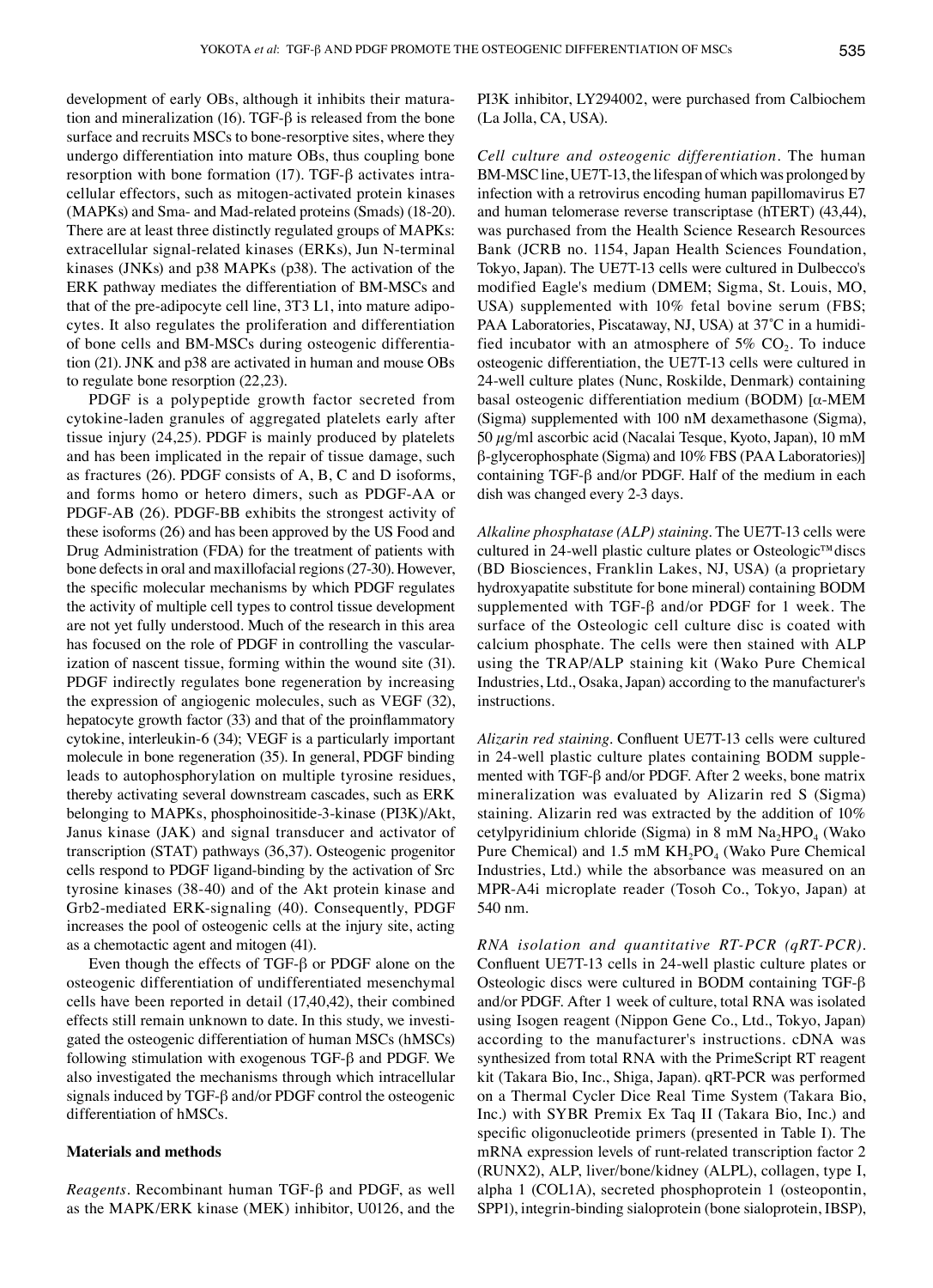| Full name                                 | Symbol       |                    | Primer sequence $(5\rightarrow 3')$                         |
|-------------------------------------------|--------------|--------------------|-------------------------------------------------------------|
| Runt-related transcription factor 2       | RUNX2        | Forward<br>Reverse | CACTGGCTGCAACAAGA<br><b>CATTCCGGAGCTCAGCAGAATAA</b>         |
| Alkaline phosphatase, liver/bone/kidney   | ALPL         | Forward<br>Reverse | <b>GGACCATTCCCACGTCTTCAC</b><br><b>CCTTGTAGCCAGGCCCATTG</b> |
| Collagen, type I, alpha 1                 | <b>COLIA</b> | Forward<br>Reverse | <b>TCTAGACATGTTCAGCTTTGTGGAC</b><br>TCTGTACGCAGGTGATTGGTG   |
| Secreted phosphoprotein 1                 | <i>SPP1</i>  | Forward<br>Reverse | ACACATATGATGGCCGAGGTGA<br>TGTGAGGTGATGTCCTCGTCTGTAG         |
| Integrin-binding sialoprotein             | <b>IBSP</b>  | Forward<br>Reverse | GGCCACGATATTATCTTTACAAGCA<br>TCAGCCTCAGAGTCTTCATCTTCA       |
| Bone gamma-carboxyglutamate (gla) protein | <b>BGLAP</b> | Forward<br>Reverse | AGGTGCAGCCTTTGTGTCCA<br>GGCTCCCAGCCATTGATACAG               |
| Glyceraldehyde-3-phosphate dehydrogenase  | <b>GAPDH</b> | Forward<br>Reverse | <b>GCACCGTCAAGGCTGAGAAC</b><br>ATGGTGGTGAAGACGCCAGT         |

Table I. Primer sequences.

and bone gamma-carboxyglutamate (gla) protein (osteocalcin, BGLAP) were normalized to glyceraldehyde-3-phosphate dehydrogenase (GAPDH), and the relative expression levels were expressed as the fold change relative to the corresponding control.

*Western blot analysis.* The UE7T-13 cells were washed twice with PBS and then lysed in RIPA buffer (50 mM Tris-HCl, pH 7.2, 150 mM NaCl, 1% NP-40, 0.5% sodium deoxycholate, and 0.1% SDS) containing protease and phosphatase inhibitor cocktails (Sigma). The protein content was measured with BCA reagent (Pierce Biotechnology, Inc., Rockford, IL, USA). Equivalent protein samples were separated by 10-20% SDS-polyacrylamide gradient gel electrophoresis (SDS-PAGE) and transferred onto a polyvinylidene difluoride (PVDF) membrane (Millipore, Billerica, MA, USA). After blocking with 5% non-fat dry milk in TTBS (50 mM Tris-HCl, pH 7.2, 150 mM NaCl, and 0.1% Tween-20), the membrane was incubated with a primary anti-Akt (Cell Signaling Technology, Inc., Danvers, MA, USA), anti-phospho-Akt (Ser473) (p-Akt, Cell Signaling Technology, Inc.), anti-p44/42 MAPK (ERK1/2, Cell Signaling Technology, Inc.), anti-phospho-p44/42 MAPK (Thr202/Tyr204) (p-ERK, Cell Signaling Technology, Inc.) antibodies, and anti-β-actin (clone C4, Santa Cruz Biotechnology, Santa Cruz, CA, USA) antibody as the loading control for normalization. The blots were then incubated with ALP-conjugated secondary antibody and developed using the BCIP/NBT membrane phosphatase substrate system (KPL). Densitometry was performed using ImageJ software (version 1.44). Data are expressed as the ratio of phosphorylated to total molecular bands.

*Statistical analysis.* Data are presented as the means ± standard deviation (SD). Statistical analysis was performed by using the Student's t-test, and values of p<0.05 were considered to indicate statistically significant differences.

# **Results**

*PDGF markedly enhances the TGF-β-induced ECM mineralization in hMSCs.* In general, mesenchymal cells that differentiate into OBs induce the mineralization of the the ECM (45-47). We investigated the TGF-β-mediated induction of the osteogenic differentiation of the BM-MSC cell line, UE7T-13, by using Alizarin red staining to assess ECM mineralization. As illustrated in Fig. 1A, TGF-β induced matrix mineralization in the UE7T-13 cells in a dose-dependent manner (1.0-5.0 ng/ml). We then examined the synergistic effects of PDGF and TGF-β on osteogenic differentiation. Alizarin red staining of TGF-β- and PDGF-stimulated cells revealed that the TGF-β (5 ng/ml)-induced matrix mineralization was enhanced by PDGF (10 ng/ml), whereas PDGF alone did not induce mineralization (Fig. 1B).

*TGF-β and PDGF synergistically upregulate the transcript levels of ALPL and IBSP in hMSCs.* To elucidate the molecular mechanisms underlying the synergistic effects of TGF-β and PDGF on osteogenic differentiation, we investigated the transcript expression of osteogenic differentiation markers in UE7T-13 cells by qRT-PCR. As shown in Fig. 2B, TGF-β alone markedly induced ALPL mRNA expression; PDGF alone had no effect on ALPL expression. Intriguingly, PDGF markedly enhanced the TGF-β-induced upregulation of ALP mRNA expression. In addition, TGF-β and PDGF greatly induced IBSP expression, although neither regulator alone was sufficient to influence IBSP expression (Fig. 2E). These regulators, either alone or synergistically, had no effect on the transcript expression of other osteogenic differentiation marker genes, such as RUNX2, COL1A1, SPP1 and BGLAP (Fig. 2A, C, D and F, respectively).

*PDGF enhances the TGF-β-induced osteogenic differentiation of hMSCs on a proprietary hydroxyapatite substitute for*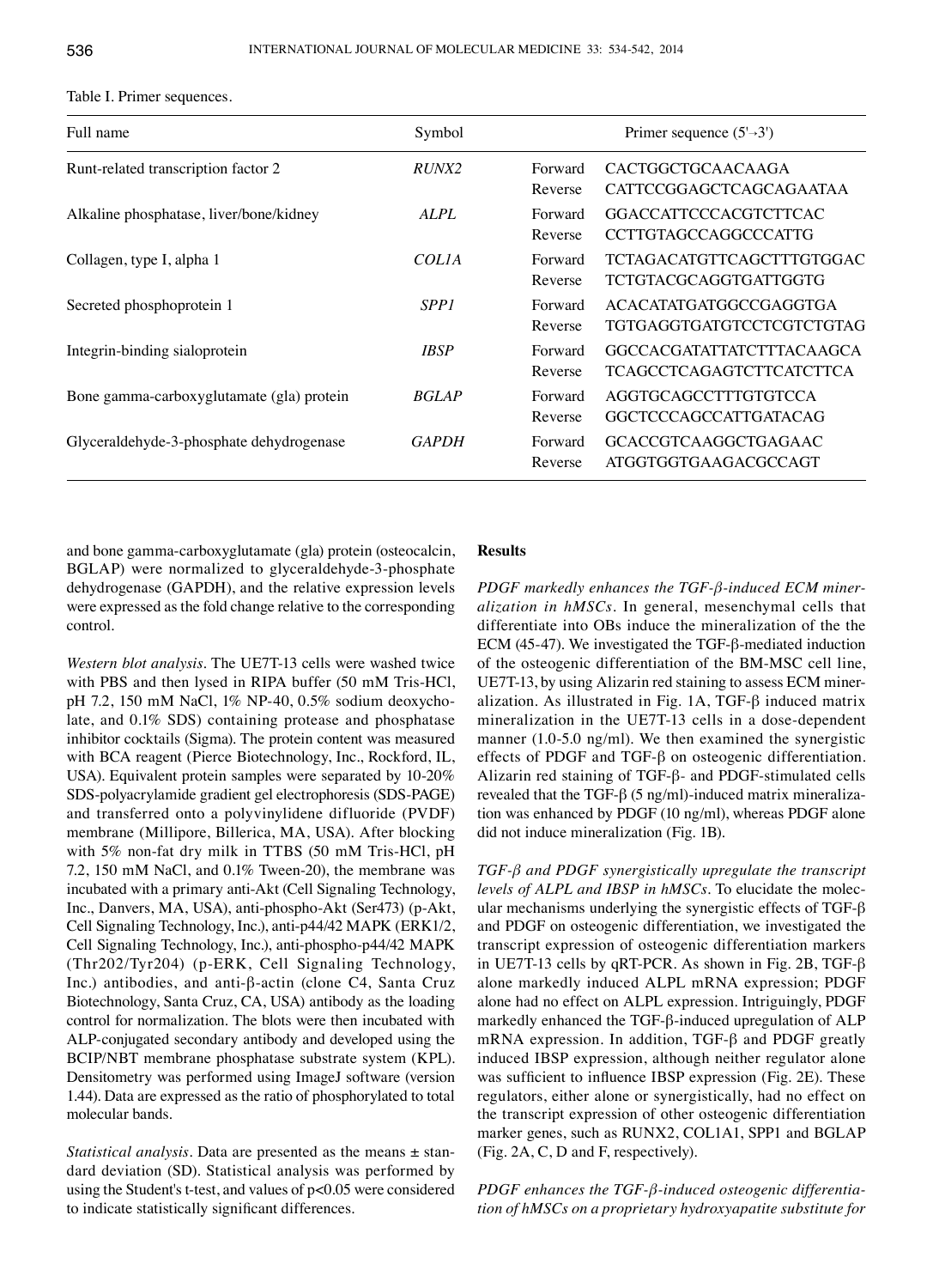

Figure 1. Platelet-derived growth factor (PDGF) markedly enhanced the transforming growth factor-β (TGF-β)-induced extracellular matrix (ECM) mineralization in human mesenchymal stem cells (hMSCs); PDGF alone had no effect on cells cultured on plastic culture plates. (A) UE7T-13 cells were cultured in plastic culture plates containing basal osteogenic differentiation medium (BODM) supplemented with various concentrations of TGF-β (0.5-5.0 ng/ml). Two weeks later they were stained with Alizarin red. (B) UE7T-13 cells were cultured in BODM containing 5.0 ng/ml TGF-β and/or 10.0 ng/ml PDGF. After 2 weeks, the bone matrix mineralization of the cells was assessed by Alizarin red staining (lower panel). Alizarin red was extracted with 10% cetylpyridinium chloride and absorbance was measured at 550 nm (upper panel). Data are presented as the means  $\pm$  SD.  $\degree$ p<0.05,  $\degree$ p<0.02 indicate statistifcal significance.

*bone mineral (Osteologic discs).* As shown in Figs. 1 and 2B, PDGF enhanced the TGF-β-induced osteogenic differentiation of hMSCs, whereas PDGF alone had no effect on differentiation. These results suggest TGF-β is superior to PDGF in the hierarchy that mediates the osteogenic differentiation of hMSCs. However, as shown in Fig. 2E, it was unclear which growth factor is the main regulator of IBSP mRNA expression. In order to clearly rank these growth factors in the context of promoting OB differentiation, we examined the mechanisms through which TGF- $\beta$  and/or PDGF affect the differentiation of hMSCs on a proprietary hydroxyapatite substitute for bone mineral (Osteologic discs), instead of the plastic culture plates utilized in Figs. 1 and 2. The surface of the Osteologic cell culture disc is coated with calcium phosphate as described in Materials and methods. As shown in Fig. 3A, ALP staining of the UE7T-13 cells cultured on Osteologic discs revealed that PDGF clearly enhanced the TGF-β-induced upregulation of ALP expression, whereas PDGF alone did not. In addition, as shown in Fig. 3B and C, qRT-PCR revealed that PDGF clearly enhanced the TGF-β-induced upregulation of ALPL and IBSP transcript expression, whereas PDGF alone did not. Thus, the Osteologic culture system clearly demonstrated that TGF-β is superior to PDGF in the regulation of the osteogenic differentiation of hMSCs.

*TGF-β upregulates the PDGF-induced Akt activity, whereas PDGF downregulates the TGF-β-induced ERK activity.*  In order to identify the signaling pathways activated by TGF-β and/or PDGF during the osteogenic differentiation of UE7T-13 cells, we evaluated the phosphorylation status of the PI3K/Akt- and ERK-mediated pathways. Gharibi *et al* previously reported that the PDGF BB-induced crosstalk between these pathways affects the proliferation and adipogenic commitment of hMSCs: PDGF-BB-induced PI3K/ Akt signaling enhanced the proliferative activity of the hMSCs, and PDGF-BB-induced ERK-mediated signaling suppressed the adipogenic differentiation of hMSCs (48). In general, cell proliferation is poorly compatible with differentiation and proliferation/differentiation switches have been demonstrated in different cell types (49-51). In addition, a reciprocal correlation exists between the adipogenetic and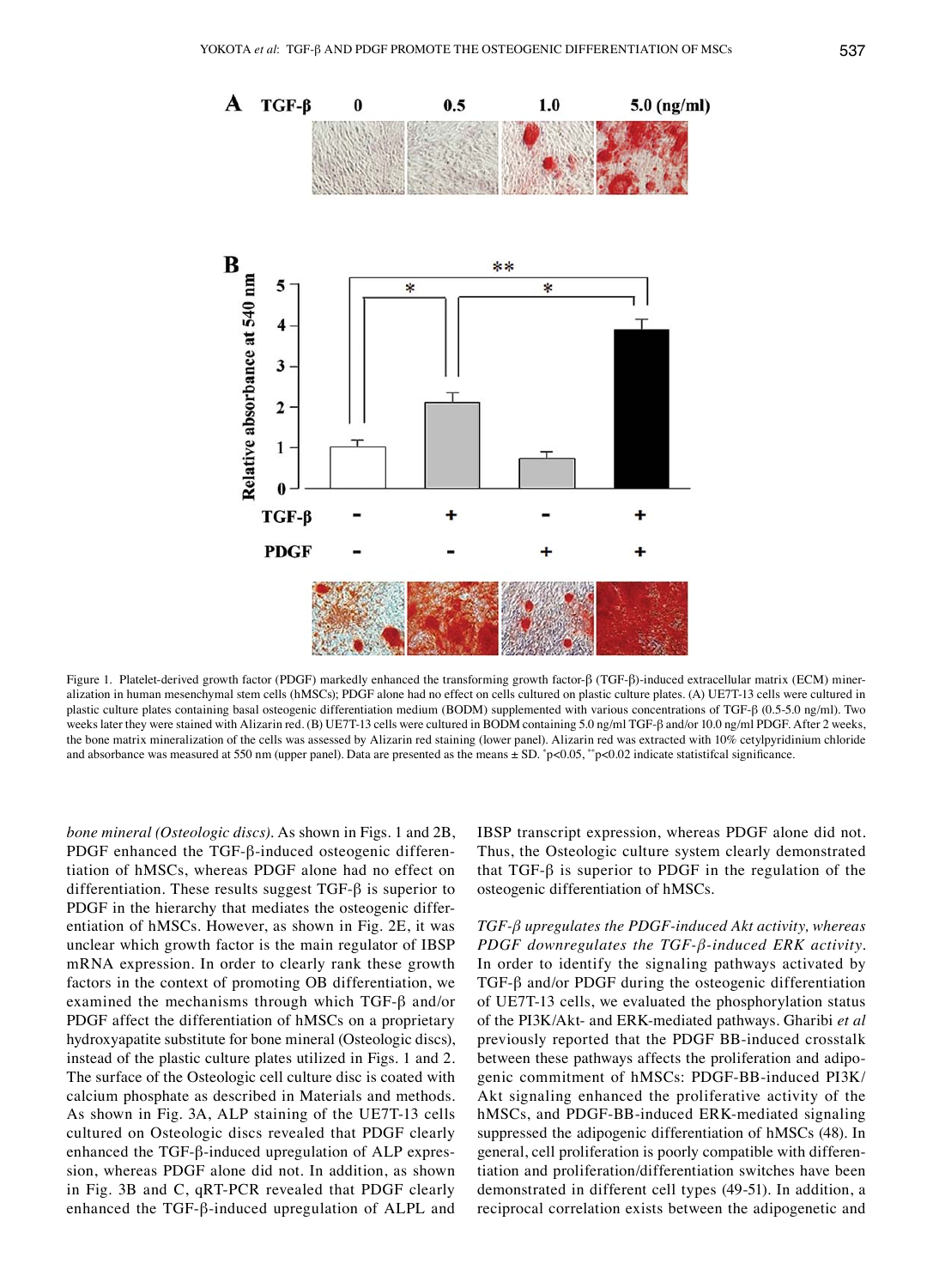

Figure 2. Transforming growth factor-β (TGF-β) and platelet-derived growth factor (PDGF) synergistically upregulate the transcript expression of alkaline phosphatase (ALP), liver/bone/kidney (ALPL) and integrin-binding sialoprotein (bone sialoprotein, IBSP) in human mesenchymal stem cells (hMSCs) cultured on plastic culture plates. Confluent UE7T-13 cells were cultured on 24-well plastic culture plates with basal osteogenic differentiation medium (BODM) containing 5.0 ng/ml TGF-β and/or 10.0 ng/ml PDGF. After 1 week culture, qRT-PCR was performed with specific oligonucleotide primers (presented in Table I). mRNA expression levels of (A) runt-related transcription factor 2 (RUNX2), (B) ALPL, (C) collagen, type I, alpha 1 (COL1A), (D) secreted phosphoprotein 1 (osteopontin, SPP1), (E) IBSP, and (F) bone gamma-carboxyglutamate (gla) protein (osteocalcin, BGLAP) were normalized to GAPDH, and the results are expressed as the fold change relative to the respective control. Data are presented as the means  $\pm$  SD.  $\degree$ p<0.05,  $\degree$ p<0.02 indicate statistical significance.



Figure 3. Platelet-derived growth factor (PDGF) enhances the transforming growth factor-β (TGF-β)-induced osteogenic differentiation of human mesenchymal stem cells (hMSCs) on a proprietary hydroxyapatite substitute for bone mineral (Osteologic discs); PDGF alone had no effect. UE7T-13 cells were cultured in basal osteogenic differentiation medium (BODM) containing 5.0 ng/ml TGF-β and/or 10.0 ng/ml PDGF on Osteologic discs. After 1 week of culture, (A) alkaline phosphatase (ALP) and (B) ALP, liver/bone/kidney (ALPL) and (C) integrin-binding sialoprotein (bone sialoprotein, IBSP) mRNA expression levels were assessed. (B and C) data are presented as the means  $\pm$  SD.  $\degree$ p<0.05,  $\degree$ p<0.02 indicate statistical significance.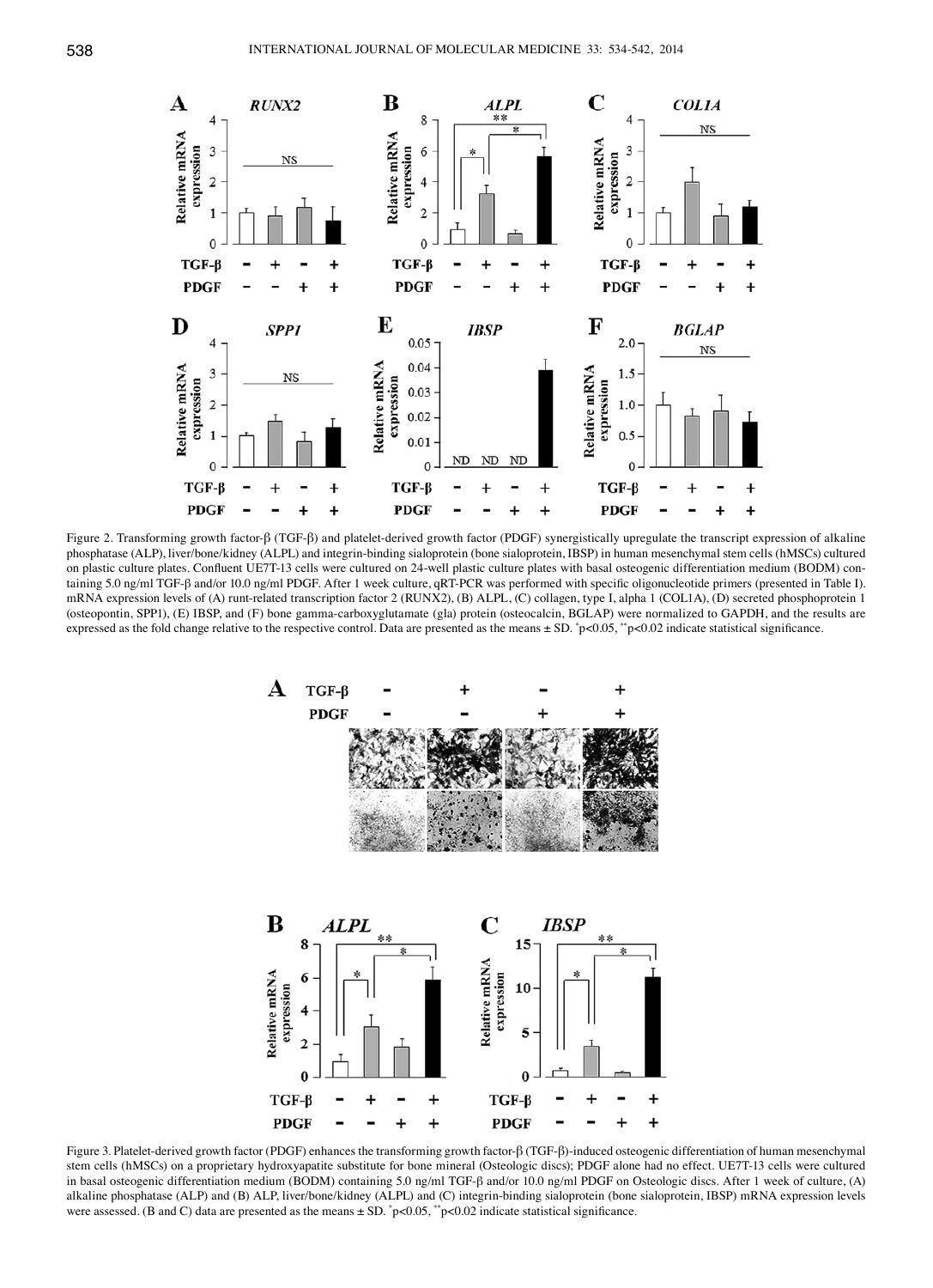

Figure 4. Transforming growth factor-β (TGF-β) activates extracellular signalregulated kinase (ERK) but not Akt; platelet-derived growth factor (PDGF) activates Akt but not ERK. UE7T-13 cells cultured in 24-well plastic culture plates containing growth medium were serum-starved overnight, then stimulated with 5.0 ng/ml TGF-β and/or 10.0 ng/ml PDGF. (A) Phosphorylation status was analyzed by western blot analysis. (B) Densitometry was performed with ImageJ software. Data are expressed as the ratio of the phosphorylated to total molecular bands. Data are presented as the mean ± SD. \* p<0.05, \*\*p<0.02 indicate statistical significance.

osteogenetic differentiation of undifferentiated mesenchymal cells (52-54). Thus, the crosstalk between the PI3K/Akt- and ERK-mediated pathways appears to affect the osteogenic commitment of hMSCs. In our study, ERK phosphorylation was upregulated by stimulation with TGF-β alone, but Akt phosphorylation was unaffected (Fig. 4). By contrast, Akt phosphorylation was upregulated by stimulation with PDGF alone, but ERK phosphorylation was not. The phosphorylation of both ERK and Akt was detected after co-stimulation of PDGF and TGF-β. Notably, the combined stimulation of TGF-β and PDGF strongly induced Akt phosphorylation (Fig. 4B; bar graph on upper panel, lanes 10-13), whereas PDGF alone only moderate induced Akt phosphorylation (Fig. 4B; bar graph on upper panel, lanes 2-5). By contrast, TGF-β alone markedly induced ERK phosphorylation (Fig 4B; bar graph on lower panel, lanes 8 and 9), whereas the combination of TGF-β and PDGF moderately induced ERK phosphorylation (Fig 4B; bar graph on lower panel, lanes 12 and 13). No phosphorylation of Smad2/3 was detected, although it is one of the major pathways of TGF-β stimulation in these cells (data not shown).



Figure 5. Platelet-derived growth factor (PDGF)-induced PI3K-mediated signaling enhances transforming growth factor-β (TGF-β)-induced osteogenic differentiation of human mesenchymal stem cells (hMSCs) in a TGF-βactivated MEK-dependent manner. UE7T13 cells were treated with 5.0 ng/ml TGF-β and/or 10.0 ng/ml PDGF for 2 weeks and ECM mineralization was assessed by Alizarin red staining. The MEK inhibitor, U0126 (10.0  $\mu$ M), and the PI3K inhibitor, LY294002 (2.0  $\mu$ M), were added to the culture medium 30 min prior to the addition of TGF-β and/or PDGF. Data are presented as the means  $\pm$  SD.  $\degree$ p<0.05,  $\degree$ <sup>\*</sup>p<0.02 indicate statistical significance.

*PDGF-induced PI3K-mediated signaling enhances the TGF-β-induced, MEK-dependent osteogenic differentiation of hMSCs.* As shown in Fig. 5, TGF-β alone markedly induced ECM mineralization in a MEK-dependent manner (Fig. 5; lanes 2 and 3); moreover, PDGF clearly enhanced the TGF-βinduced ECM mineralization (Fig. 5; lane 6), whereas PDGF alone had no effect (Fig. 5; lane 4). The synergistically induced ECM mineralization was completely suppressed by U0126 (a MEK inhibitor) (Fig. 5; lane 7) and only partially suppressed by LY294002 (a PI3K inhibitor) (Fig. 5; lane 8). The level of ECM mineralization was lower in the culture supplemented with TGF-β, PDGF and LY294002 (Fig. 5; lane 8) than in the culture supplemented with TGF-β alone (Fig. 5; lane 2).

## **Discussion**

TGF-β is crucial for connective tissue regeneration and bone remodeling, as demonstrated by several *in vivo* and *in vitro* studies. It affects osteogenic differentiation and bone formation (55-59) and increases the mRNA levels of osteogenic differentiation markers and ALP activity in murine bone marrow MSCs (57). In this study, we investigated whether TGF-β promotes the osteogenic differentiation of the human bone marrow-derived MSC line, UE7T-13. Our results demonstrated that TGF-β induced the osteogenic differentiation of UE7T-13 in a dose-dependent manner (1.0-5.0 ng/ml) (Fig. 1A). Thus, we focused on the synergistic effects of multiple growth factors on the osteogenic differentiation of MSCs.

PDGF is mainly produced by platelets and has tissue repair functions, such as fracture repair (26). In addition, PDGF is a chemoattractant or mitogen of osteogenic mesenchymal cells (41), and does not seem to directly affect the osteogenic differentiation of MSCs. As shown in Fig. 1B, PDGF alone did not induce ECM mineralization in the UE7T-13 cells;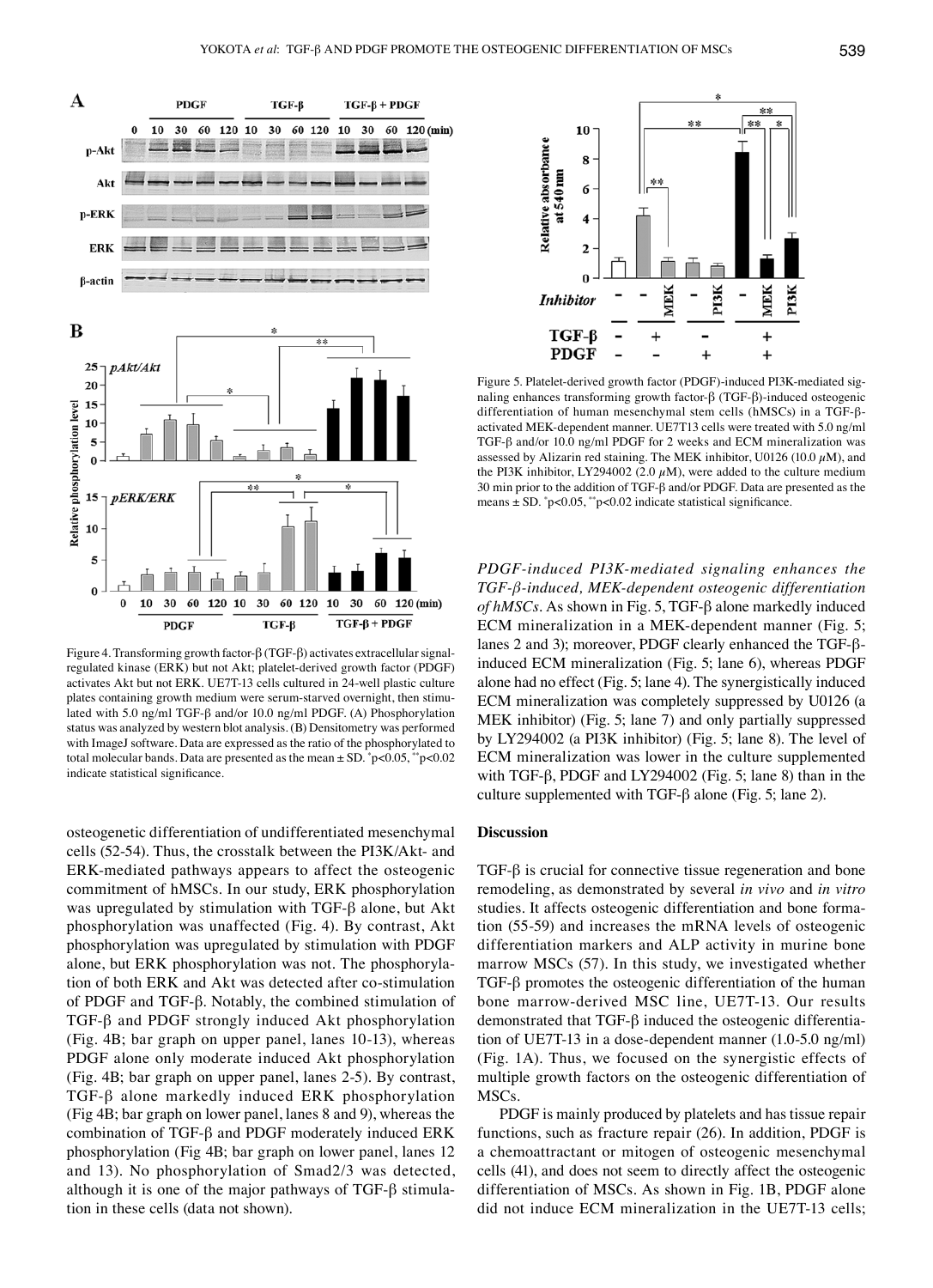however, PDGF markedly enhanced the TGF-β-induced ECM mineralization.

We also investigated the synergistic effects of TGF-β and PDGF on the mRNA expression of osteogenic differentiation marker genes. qRT-PCR revealed that the transcript expression of ALPL, a mineralization-associated enzyme, was increased by stimulation with TGF-β alone (Fig. 2B). PDGF markedly enhanced the TGF-β induction of ALPL, whereas PDGF alone had no effect. The TGF-β-induced ALPL expression was similarly and greatly increased by PDGF stimulation, whereas PDGF alone had no effect (data not shown). It is now well established that osteogenic differentiation is marked by sequential stages of cellular proliferation and ECM maturation (60). ALPL expression is a transient early marker of osteogenic differentiation in MSCs, peaking at the end of the proliferative stage before ECM maturation (61). Therefore, our findings suggest that the PDGF support of TGF-β-induced osteogenic differentiation may be important during the early stages of the osteogenesis of MSCs.

IBSP expression is restricted to mineralized connective tissues (62). IBSP is a phosphorylated, sulfated glycoprotein that represents one of the major non-collagenous ECM proteins associated with mineralized tissues (63-65). A high expression of IBSP coincides with *de novo* bone formation (62). IBSP is primarily expressed by mature OBs and osteoclasts, as well as by hypertrophic chondrocytes (66). We previously reported that OB-like SaOS-2 cells have an increased expression of IBSP on titanium surfaces coated with hydroxyapatite (67). Thus, the expression of IBSP is a useful indicator of osteogenic differentiation. IBSP expression occurs at the middle-to-late-stages of osteogenic differentiation of undifferentiated mesenchymal cells (68). In our study, IBSP mRNA expression was detected only in cultures containing both TGF-β and PDGF, but was not detected in the cultures containing TGF-β or PDGF alone (Fig. 2E). The bone surface is comprised of hydroxyapatite, a calcium phosphate mineral, on which MSCs differentiate into OBs; this of course differs significantly from a polystyrene culture dish surface. Therefore, we examined the osteogenic response of hMSCs to TGF-β and/or PDGF in cultures grown on Osteologic discs, a proprietary hydroxyapatite substitute. As shown in Fig. 3C, TGF-β alone markedly induced IBSP mRNA expression in the UE7T-13 cells cultured on Osteologic culture discs. In addition, PDGF clearly enhanced the TGF-β-induced IBSP mRNA expression, whereas PDGF alone had no effect on IBSP in this culture system. ALP staining and qRT-PCR revealed that PDGF clearly enhanced the TGF-β-induced upregulation of ALP protein and ALPL mRNA expression; PDGF alone had no effect (Fig. 3A and B). Thus, the Osteologic culture system demonstrated that TGF-β is superior to PDGF in the osteogenic differentiation of hMSCs. The supportive effect of PDGF seems to occur during the early stage (for ALPL induction) to late stage (for IBSP induction) of osteogenic differentiation.

In order to clarify the intracellular signaling pathways that mediate the interaction between PDGF and TGF-β in the induction of the osteogenic differentiation of MSCs, we evaluated the phosphorylation status of the PI3K/Akt and ERK pathways. The MEK inhibitor, U0126, completely suppressed the TGF-β-induced ECM mineralization in the UE7T-13 cell culture (Fig. 5; lane 3); PDGF alone did not promote osteogenic activity (Fig. 5; lane 4), but enhanced the TGF-β-induced ECM mineralization (Fig. 5; lane 6). This synergistic promotion of ECM mineralization was completely suppressed by U0126 (Fig. 5; lane 7), strongly suggesting that PDGF enhances the TGF-β-induced osteogenic differentiation of hMSCs in a TGF-β-activated MEK-dependent manner. In addition, the synergistic differentiation of hMSCs by both factors was partially suppressed by the PI3K inhibitor, LY294002 (Fig. 5; lane 8). Taken together, our results indicate that PDGF-induced PI3K-mediated signaling enhances the TGF-β-induced osteogenic differentiation of hMSCs in a TGF-β-activated MEK-dependent manner. Notably, the level of ECM mineralization in the presence of TGF-β, PDGF and LY294002 (Fig. 5; lane 8) was markedly lower than that in the cultures with TGF-β alone (Fig. 5; lane 2). As described above, PDGF inhibits the TGF-β-induced MEK activity (Fig. 4B: bar graph on lower panel, lanes 12 and 13), whereas TGF-β enhances PDGF-induced Akt activity (Fig. 4B: bar graph on upper panel, lanes 10-13). These results suggest that ECM mineralization may be predominantly induced by PI3K/Akt-mediated signaling than by MEK/ERK-mediated signaling in the presence of both factors.

Thus, it can be concluded that PDGF-stimulated PI3K/ Akt-mediated signaling enhances the TGF-β-induced osteogenic differentiation of hMSCs in a MEK/ERK-dependent manner. The combination of PDGF-activated PI3K/Akt and TGF-β-activated MEK mediates osteogenic differentiation which is important for optimizing the potential therapeutic use of hMSCs for bone formation. Our findings provide insight into the establishment of novel therapeutic methods for bone formation by hMSCs.

### **Acknowledgements**

This study was supported in part, by JSPS KAKENHI (Grant nos. 25463053 to N.C., 24792149 to N.O., 25463224 to N.T., 235928640 to H.K. and 23592896 to A.I.); the Open Research Project from the Ministry of Education, Culture, Sports, Science and Technology of Japan, 2008-2012; and a Grant-in-Aid for Strategic Medical Science Research Centre from the Ministry of Education, Culture, Sports, Science, and Technology of Japan, 2010-2014.

#### **References**

- 1. Karsenty G and Wagner EF: Reaching a genetic and molecular understanding of skeletal development. Dev Cell 2: 389-406, 2002.
- 2. Prockop DJ: Marrow stromal cells as stem cells for nonhemato- poietic tissues. Science 276: 71-74, 1997.
- 3. Pittenger MF, Mackay AM, Beck SC, *et al*: Multilineage potential of adult human mesenchymal stem cells. Science 284: 143-147, 1999.
- 4. Docheva D, Popov C, Mutschler W and Schieker M: Human mesenchymal stem cells in contact with their environment: surface characteristics and the integrin system. J Cell Mol Med 11: 21-38, 2007.
- 5. Baksh D, Song L and Tuan RS: Adult mesenchymal stem cells: characterization, differentiation, and application in cell and gene therapy. J Cell Mol Med 8: 301-316, 2004.
- 6. Kassem M, Abdallah BM and Saeed H. Osteoblastic cells: differentiation and trans-differentiation. Arch Biochem Biophys 473: 183-187, 2008.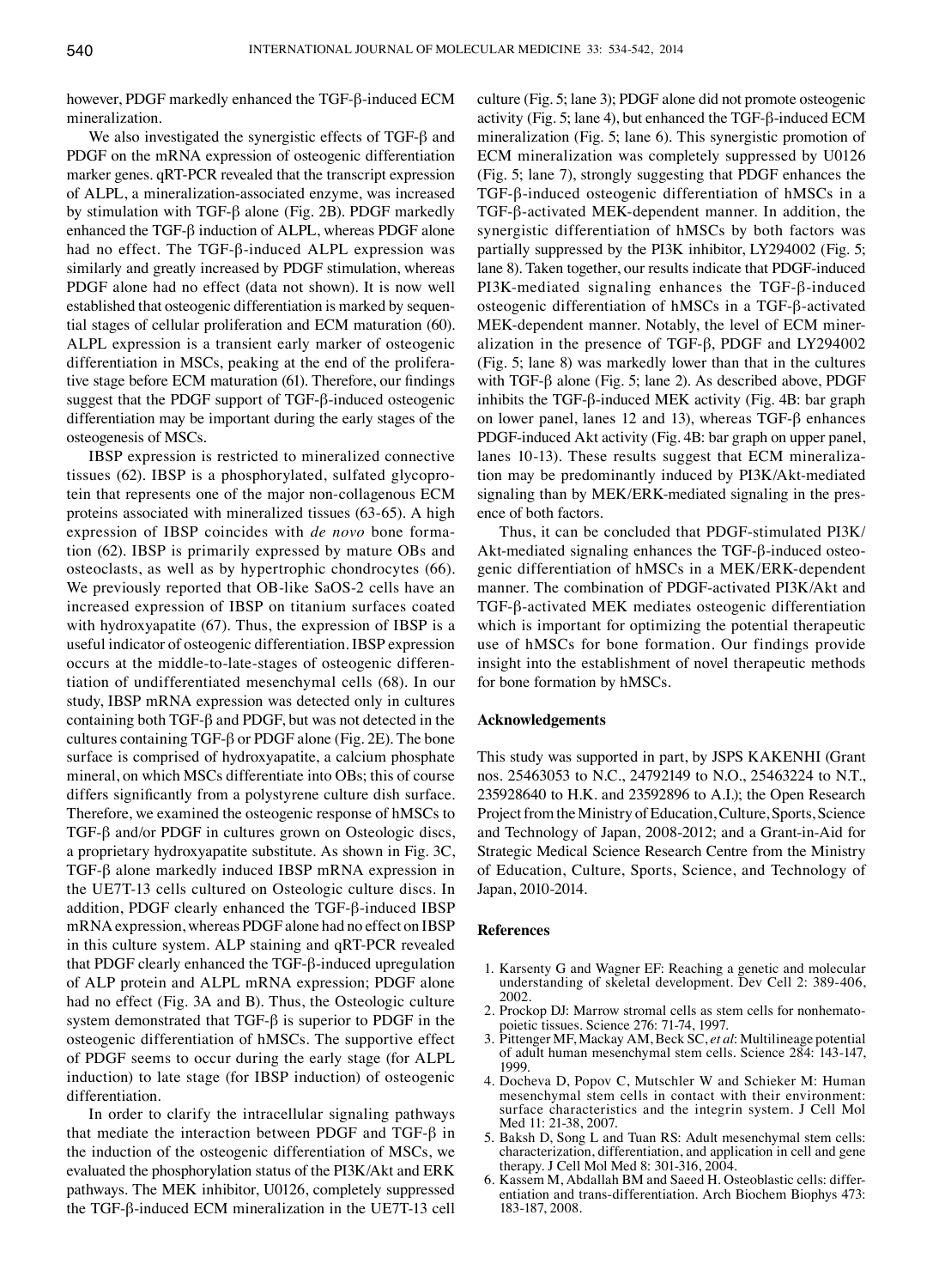- 7. Jones E and Yang X: Mesenchymal stem cells and bone regeneration: current status. Injury 42: 562-568, 2011.
- 8. Proff P and Römer P: The molecular mechanism behind bone remodelling: a review. Clin Oral Investig 13: 355-362, 2009.
- 9. Lazar-Karsten P, Dorn I, Meyer G, *et al*: The influence of extracellular matrix proteins and mesenchymal stem cells on erythropoietic cell maturation. Vox Sang 101: 65-76, 2011.
- 10. Vidane AS, Zomer HD, Oliveira BM, *et al*: Reproductive stem cell differentiation: extracellular matrix, tissue microenvironment, and growth factors direct the mesenchymal stem cell lineage commitment. Reprod Sci 20: 1137-1143, 2013.
- 11. Chen BY, Wang X, Chen LW and Luo ZJ: Molecular targeting regulation of proliferation and differentiation of the bone marrow-derived mesenchymal stem cells or mesenchymal stromal cells. Curr Drug Targets 13: 561-571, 2012.
- 12. Soleymaninejadian E, Pramanik K and Samadian E: Immunomodulatory properties of mesenchymal stem cells: cytokines and factors. Am J Reprod Immunol 67: 1-8, 2012.
- 13. Chau JF, Leong WF and Li B: Signaling pathways governing osteoblast proliferation, differentiation and function. Histol Histopathol 24: 1593-1606, 2009.
- 14. Pountos I, Georgouli T, Henshaw K, *et al*: The effect of bone morphogenetic protein-2, bone morphogenetic protein-7, parathyroid hormone, and platelet-derived growth factor on the proliferation and osteogenic differentiation of mesenchymal stem cells derived from osteoporotic bone. J Orthop Trauma 24: 552-556, 2010.
- 15. Bonewald LF and Mundy GR: Role of transforming growth factor-beta in bone remodeling. Clin Orthop Relat Res 250: 261-276, 1990.<br>16. Bonewald LF and Dallas SL: Role of active and latent trans-
- 16. Bonewald LF and Dallas SL: Role of active and latent transforming growth factor beta in bone formation. J Cell Biochem 55: 350-357, 1994.
- 17. Tang Y, Wu X, Lei W, *et al*: TGF-beta1-induced migration of bone mesenchymal stem cells couples bone resorption with formation. Nat Med 15: 757-765, 2009.
- 18. Derynck R and Zhang YE: Smad-dependent and Smadindependent pathways in TGF-beta family signalling. Nature 425: 577-584, 2003.
- 19. He S, Liu X, Yang Y, *et al*: Mechanisms of transforming growth factor beta (1)/Smad signalling mediated by mitogen-activated protein kinase pathways in keloid fibroblasts. Br J Dermatol 162: 538-546, 2010.
- 20. Chen G, Deng C and Li YP: TGF-β and BMP signaling in osteoblast differentiation and bone formation. Int J Biol Sci 8: 272-288, 2012.
- 21. Mbalaviele G, Abu-Amer Y, Meng A, *et al*: Activation of peroxisome proliferator-activated receptor-gamma pathway inhibits osteoclast differentiation. J Biol Chem 275: 14388-14393, 2000.
- 22. Chaudhary LR and Avioli LV: Identification and activation of mitogen-activated protein (MAP) kinase in normal human osteoblastic and bone marrow stromal cells: attenuation of MAP kinase activation by cAMP, parathyroid hormone and forskolin. Mol Cell Biochem 178: 59-68, 1998.
- 23. Hu Y, Chan E, Wang SX and Li B: Activation of p38 mitogenactivated protein kinase is required for osteoblast differentiation. Endocrinology 144: 2068-2074, 2003.
- 24. Einhorn TA and Trippel SB: Growth factor treatment of fractures. Instr Course Lect 46: 483-486, 1997.
- 25. Hart CE, Bailey M, Curtis DA, *et al*: Purification of PDGF-AB and PDGF-BB from human platelet extracts and identification of all three PDGF dimers in human platelets. Biochemistry 29: 166-172, 1990.
- 26. Hollinger JO, Hart CE, Hirsch SN, *et al*: Recombinant human platelet-derived growth factor: biology and clinical applications. J Bone Joint Surg Am 90: 48-54, 2008.
- 27. Jayakumar A, Rajababu P, Rohini S, *et al*: Multi-centre, randomized clinical trial on the efficacy and safety of recombinant human platelet-derived growth factor with β-tricalcium phosphate in human intra-osseous periodontal defects. J Clin Periodontol 38: 163-172, 2011.
- 28. Ridgway HK, Mellonig JT and Cochran DL: Human histologic and clinical evaluation of recombinant human platelet-derived growth factor and beta-tricalcium phosphate for the treatment of periodontal intraosseous defects. Int J Periodontics Restorative Dent 28: 171-179, 2008.
- 29. Nevins M, Giannobile WV, McGuire MK, *et al*: Platelet-derived growth factor stimulates bone fill and rate of attachment level gain: results of a large multicenter randomized controlled trial. J Periodontol 76: 2205-2215, 2005.
- 30. McGuire MK, Kao RT, Nevins M and Lynch SE: rhPDGF-BB promotes healing of periodontal defects: 24-month clinical and radiographic observations. Int J Periodontics Restorative Dent 26: 223-231, 2006.
- 31. Distler JH, Hirth A, Kurowska-Stolarska M, *et al*: Angiogenic and angiostatic factors in the molecular control of angiogenesis. Q J Nucl Med 47: 149-161, 2003.
- 32. Bouletreau PJ, Warren SM, Spector JA, *et al*: Hypoxia and VEGF up-regulate BMP-2 mRNA and protein expression in microvascular endothelial cells: implications for fracture healing. Plast Reconstr Surg 109: 2384-2397, 2002.
- 33. Blanquaert F, Pereira RC and Canalis E: Cortisol inhibits hepatocyte growth factor/scatter factor expression and induces c-met transcripts in osteoblasts. Am J Physiol Endocrinol Metab 278: E509-E515, 2000.
- 34. Franchimont N, Durant D, Rydziel S and Canalis E: Plateletderived growth factor induces interleukin-6 transcription in osteoblasts through the activator protein-1 complex and activating transcription factor-2. J Biol Chem 274: 6783-6789, 1999.
- 35. Carano RA and Filvaroff EH: Angiogenesis and bone repair. Drug Discov Today 8: 980-989, 2003.
- 36. Andrae J, Gallini R and Betsholtz C: Role of platelet-derived growth factors in physiology and medicine. Genes Dev 22: 1276-1312, 2008.
- 37. Wu E, Palmer N, Tian Z, *et al*: Comprehensive dissection of PDGF-PDGFR signaling pathways in PDGFR genetically defined cells. PLoS One  $\overline{3}$ : e3794, 2008.
- 38. Missbach M, Jeschke M, Feyen J, *et al*: A novel inhibitor of the tyrosine kinase Src suppresses phosphorylation of its major cellular substrates and reduces bone resorption in vitro and in rodent models in vivo. Bone 24: 437-449, 1999.
- 39. Martelli AM, Borgatti P, Bortul R, *et al*: Phosphatidylinositol 3-kinase translocates to the nucleus of osteoblast-like MC3T3-E1 cells in response to insulin-like growth factor I and plateletderived growth factor but not to the proapoptotic cytokine tumor necrosis factor alpha. J Bone Miner Res 15: 1716-1730, 2000.
- 40. Chaudhary LR and Hruska KA: The cell survival signal Akt is differentially activated by PDGF-BB, EGF, and FGF-2 in osteoblastic cells. J Cell Biochem 81: 304-311, 2001.
- 41. Antoniades HN: PDGF: a multifunctional growth factor. Baillieres Clin Endocrinol Metab 5: 595-613, 1991.
- 42. Zhou B, Hao Y, Wang C, *et al*: Conversion of natively unstructured α-synuclein to its α-helical conformation significantly attenuates production of reactive oxygen species. J Inorg Biochem 118: 68-73, 2013.
- 43. Mori T, Kiyono T, Imabayashi H, *et al*: Combination of hTERT and bmi-1, E6, or E7 induces prolongation of the life span of bone marrow stromal cells from an elderly donor without affecting their neurogenic potential. Mol Cell Biol 25: 5183-5195, 2005.
- 44. Shimomura T, Yoshida Y, Sakabe T, *et al*: Hepatic differentiation of human bone marrow-derived UE7T-13 cells: effects of cytokines and CCN family gene expression. Hepatol Res 37: 1068-1079, 2007.
- 45. Huang H, Hu ZZ, Arighi CN and Wu CH: Integration of bioinformatics resources for functional analysis of gene expression and proteomic data. Front Biosci 12: 5071-5088, 2007.
- 46. Dalle Carbonare L, Innamorati G and Valenti MT: Transcription factor Runx2 and its application to bone tissue engineering. Stem Cell Rev 8: 891-897, 2012.
- 47. Neve A, Corrado A and Cantatore FP: Osteoblast physiology in normal and pathological conditions. Cell Tissue Res 343: 289-302, 2011.
- 48. Gharibi B, Ghuman MS and Hughes FJ: Akt- and Erk-mediated regulation of proliferation and differentiation during PDGFRβ-induced MSC self-renewal. J Cell Mol Med 16: 2789-2801, 2012.
- 49. Chen JF, Mandel EM, Thomson JM, *et al*: The role of microRNA-1 and microRNA-133 in skeletal muscle proliferation and differentiation. Nat Genet 38: 228-233, 2006.
- 50. Conti L, Sipione S, Magrassi L, *et al*: Shc signaling in differenti- ating neural progenitor cells. Nat Neurosci 4: 579-586, 2001.
- 51. Dugan LL, Kim JS, Zhang Y, *et al*: Differential effects of cAMP in neurons and astrocytes. Role of B-raf. J Biol Chem 274: 25842-25848, 1999.
- 52. Sottile V, Halleux C, Bassilana F, *et al*: Stem cell characteristics of human trabecular bone-derived cells. Bone 30: 699-704, 2002.
- 53. Pereira RC, Delany AM and Canalis E: Effects of cortisol and bone morphogenetic protein-2 on stromal cell differentiation: correlation with CCAAT-enhancer binding protein expression. Bone 30: 685-691, 2002.